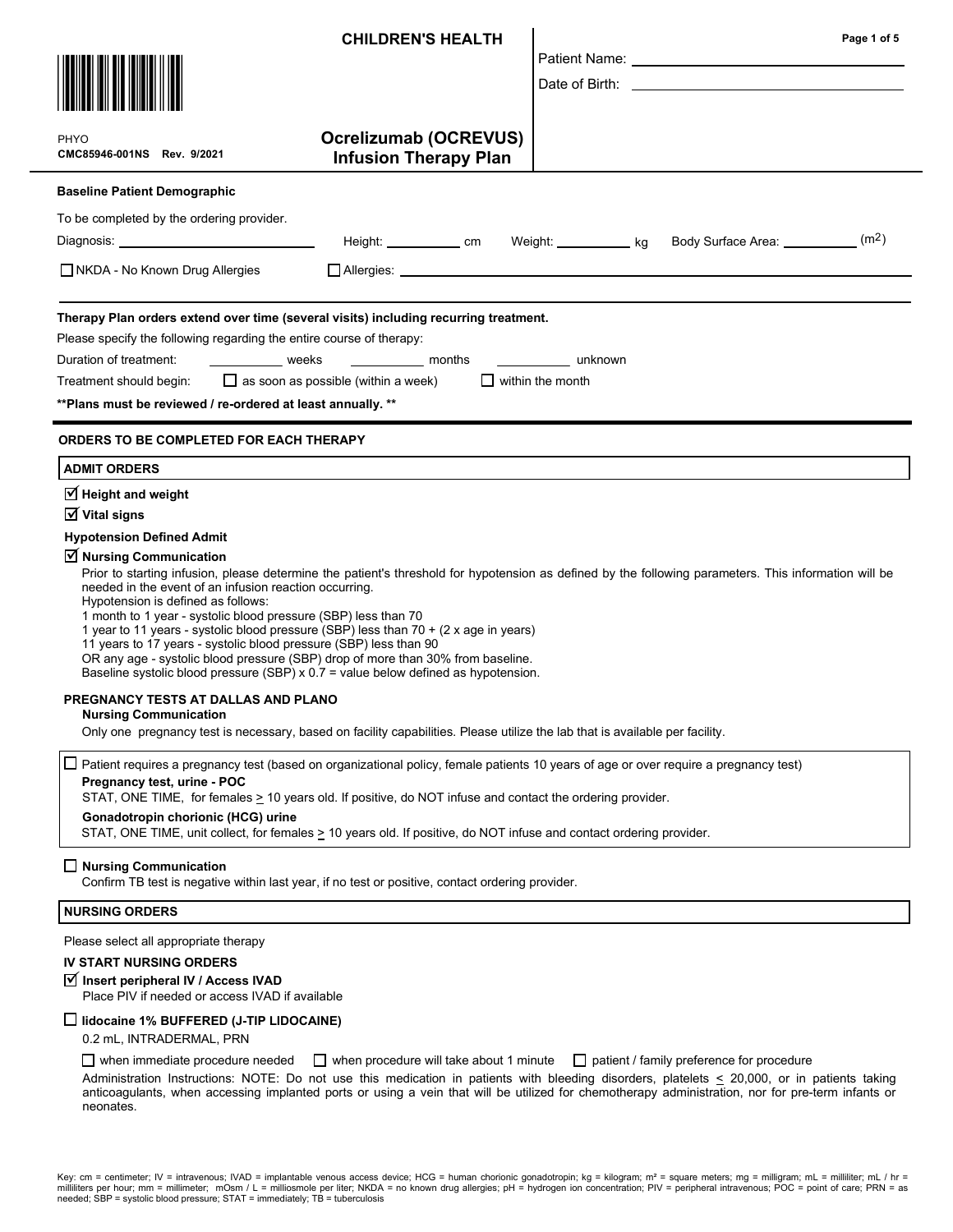Patient Name: Date of Birth:



 $\mathbf{P}$ CMC85946-001NS Rev. 9/2021 PHYO

Ocrelizumab (OCREVUS) Infusion Therapy Plan

#### ORDERS TO BE COMPLETED FOR EACH THERAPY

# lidocaine - prilocaine (EMLA) cream TOPICAL, PRN  $\Box$  when more than 60 minutes are available before procedure  $\Box$  when procedure will take more than 1 hour  $\Box$  patient / family preference for procedure Administration Instructions: NOTE: In children < 3 months of age, or < 5 kg in weight, maximum application time is 1 hour. Please select all appropriate therapy NURSING ORDERS, CONTINUED lidocaine - tetracaine (SYNERA) patch TOPICAL, PRN  $\Box$  when 20 - 30 minutes are available before procedure  $\Box$  when procedure will take more than 1 hour when anticipated pain is less than 5 mm from skin surface  $\Box$  patient / family preference for procedure  $\Box$  lidocaine with transparent dressing 4% kit TOPICAL, PRN when 20 - 30 minutes are available before procedure  $\Box$  when procedure will take more than 1 hour patient / family preference for procedure heparin flush heparin flush 10 - 50 units, INTRAVENOUS, PRN, IV line flush. Per protocol, heparin should not be used to flush peripheral IVs. This heparin flush should be used with all central lines including IVADs, with the exception of de-accessing the IVAD. 100 - 300 units, INTRAVENOUS, PRN, IV line flush. Per protocol, heparin should not be used to flush peripheral IVs. For use only when de-accessing IVADs.  $\Box$  Heparin flush Sodium chloride flush 0.9% injection 1 - 20 mL, INTRAVENOUS, PRN, IV line flush Sodium chloride - preservative free 0.9% injection 1 - 30 mL, INTRAVENOUS, PRN, IV line flush Sodium chloride flush

#### LABS SEMI-ANNUAL

#### Nursing Communication

If hepatitis B and C labs and quantiferon TB gold have been obtained in the last 90 days, defer drawing until the next infusion.

| <b>HEPATITIS B LABS</b>                                          |                                 |                     |                                     |
|------------------------------------------------------------------|---------------------------------|---------------------|-------------------------------------|
| M Hepatitis B Core Antibody Total<br>Unit collect                | <b>INTERVAL:</b> Every 6 months | <b>DEFER UNTIL:</b> | <b>DURATION: Until Discontinued</b> |
| $\overrightarrow{v}$ Hepatitis B Surface Antigen<br>Unit collect | <b>INTERVAL:</b> Every 6 months | <b>DEFER UNTIL:</b> | <b>DURATION: Until Discontinued</b> |
| Ø Hepatitis B Surface Antibody<br>Unit collect                   | <b>INTERVAL:</b> Every 6 months | <b>DEFER UNTIL:</b> | <b>DURATION: Until Discontinued</b> |
| $\overrightarrow{v}$ Hepatitis C Antibody<br>Unit collect        | <b>INTERVAL:</b> Every 6 months | <b>DEFER UNTIL:</b> | <b>DURATION: Until Discontinued</b> |
| ☑ Quantiferon TB Gold<br>Unit collect                            |                                 |                     |                                     |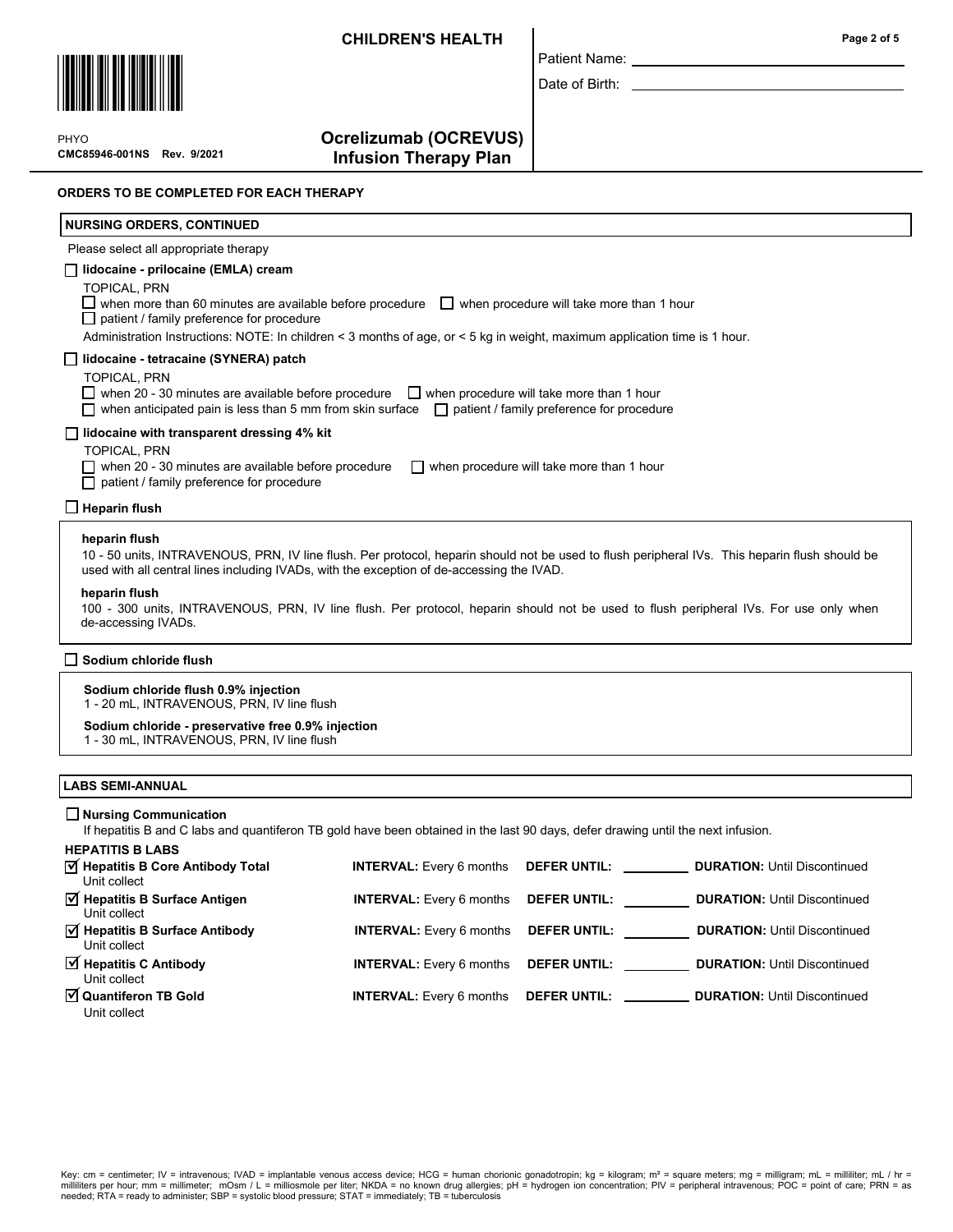Patient Name: Date of Birth:



 $\mathbf{P}$ CMC85946-001NS Rev. 9/2021 PHYO

### Ocrelizumab (OCREVUS) Infusion Therapy Plan

ORDERS TO BE COMPLETED FOR EACH THERAPY

#### PRE-MEDICATIONS

### Nursing communication acetaminophen suspension acetaminophen tablet Administer only one of the acetaminophen orders, suspension or tablets, do not give both. 15 mg / kg, ORAL, for 1 dose Pre-medication, give 30 minutes prior to infusion Dose: 15 mg / kg ORAL, for 1 dose Pre-medication, give 30 minutes prior to infusion Dose:  $\Box$  Acetaminophen pre-medication 30 minutes prior (15 mg / kg, maximum 650 mg)

### $\Box$  Diphenhydramine pre-medication 30 minutes prior (1 mg / kg, maximum 50 mg)

### Nursing communication

Administer only one of the diphenhydrAMINE pre-medication orders, liquid, capsule or injection, do not give more than one of the orders as a pre-medication.

### diphenhydrAMINE liquid

1 mg / kg, ORAL, for 1 dose Pre-medication, give 30 minutes prior to infusion Dose:

### diphenhydrAMINE capsule

1 mg / kg ORAL, for 1 dose Pre-medication, give 30 minutes prior to infusion

Dose:

#### diphenhydrAMINE injection

1 mg / kg, INTRAVENOUS, 1 dose Pre-medication, give 30 minutes prior to infusion Dose:

#### methyIPREDNISolone RTA infusion

2 mg / kg INTRAVENOUS, for 1 dose.

Give 30 minutes prior to ocrelizumab. Ready to administer by IV infusion. Doses > 15 mg / kg should be given over a minimum of 1 hour. (See protocol for monitoring parameters.)

Dose:

### $\Box$  cetirizine tablet (10 mg, maximum)

ORAL, for 1 dose Pre-medication, give 30 minutes prior to infusion Dose:

# INTRA-PROCEDURE

# $\overline{\trianglelefteq}$  Nursing Communication

Adverse reactions may include: fever, chills, rigors, rash, bronchospasm, throat irritation, oropharyngeal pain, dyspnea, pharyngeal or laryngeal edema, flushing, hypotension, fatigue, headache, dizziness, nausea, tachycardia and severe allergic reactions (anaphylaxis). Please contact ordering provider if these conditions exist.

 $\overline{\triangleleft}$  Vital Signs

Baseline vital prior to start of ocrelizumab infusion and then every 30 minutes during the infusion and for 30 minutes after the infusion completes.

# $\overline{\textbf{y}}$  Physician Communication Order

First 2 doses of ocrelizumab are 300 mg IV given 2 weeks apart, then 600 mg IV to begin 6 months after the initial dose

#### ocrelizumab 300 mg in sodium chloride 0.9% INTERVAL: Every 2 weeks Defer Until: DURATION: Until Discontinued 300 mg INTRAVENOUS, ONCE, Administer through a dedicated IV line using a 0.2 or 0.22 micron in-line filter. Initial infusion: start infusion at 30 mL / hour, increase by 30 mL / hour every 30 minutes as tolerated to a maximum rate of 180 mL / hour for a duration of 2.5 hours or longer. Give 300 mg IV for 2 infusions 2 weeks apart, then 600 mg IV every 6 months after initial dose.

Dose: mg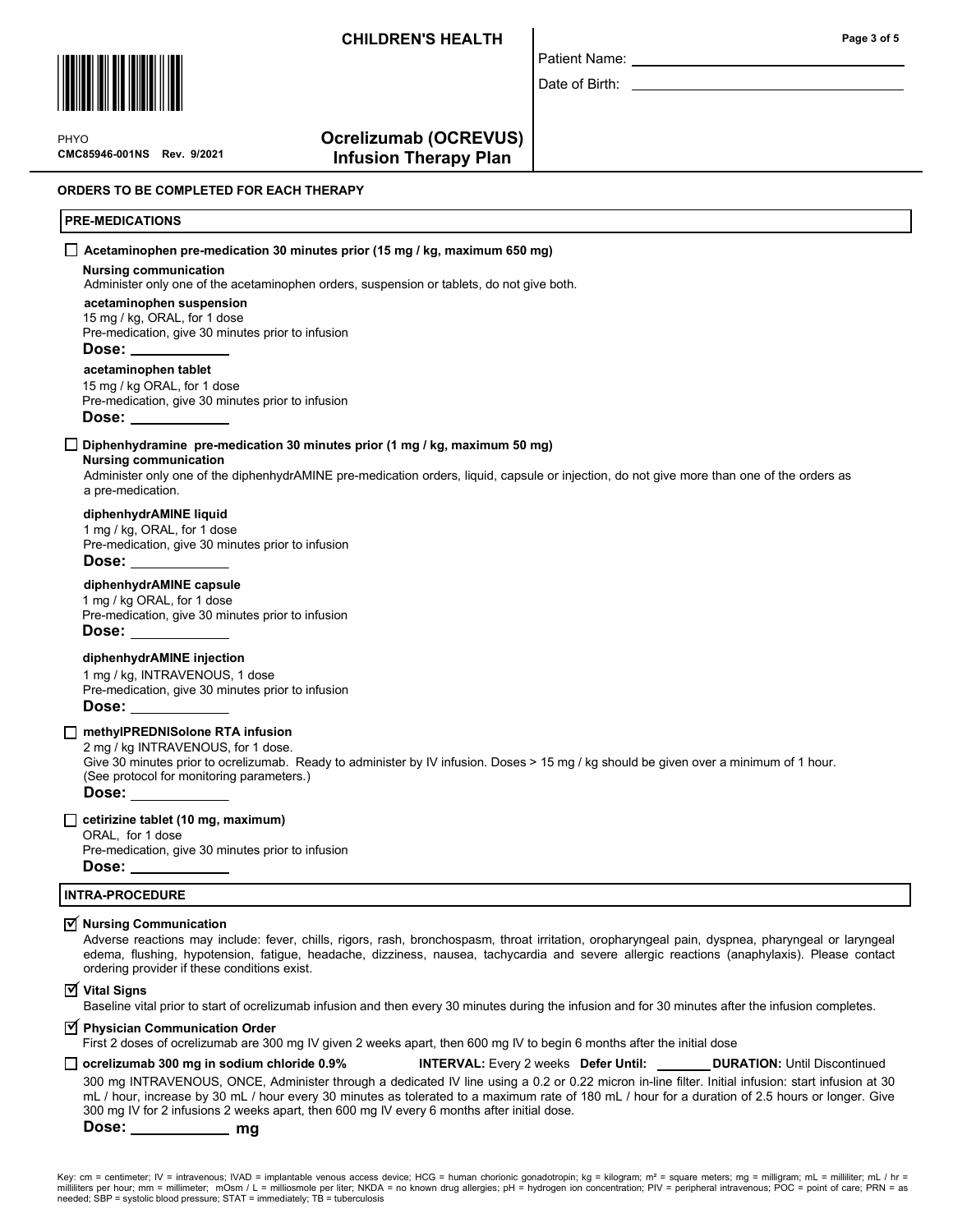

 $\mathbf{P}$ CMC85946-001NS Rev. 9/2021 PHYO

# Ocrelizumab (OCREVUS) Infusion Therapy Plan

ORDERS TO BE COMPLETED FOR EACH THERAPY

#### INTRA-PROCEDURE, CONTINUED

| $\Box$ ocrelizumab 600 mg in sodium chloride 0.9% INTERVAL: Day 1 of every 6 months Defer Until:                                                  |  | <b>DURATION: Until Discontinued</b> |
|---------------------------------------------------------------------------------------------------------------------------------------------------|--|-------------------------------------|
| 600 mg INTRAVENOUS, ONCE, Administer through a dedicated IV line using a 0.2 or 0.22 micron in-line filter. Subsequent infusions: start infusion  |  |                                     |
| at 40 mL / hour, increase by 40 mL / hour every 30 minutes as tolerated to a maximum rate of 200 mL / hour for a duration of 3.5 hours or longer. |  |                                     |
| Dose: ___________ mg                                                                                                                              |  |                                     |

Patient Name: Date of Birth:

# $\overline{\textbf{y}}$  Therapy Appointment Request

| Please select department for the therapy appointment request: |  |
|---------------------------------------------------------------|--|
|---------------------------------------------------------------|--|

Expires in 365 days

| □ Dallas Special Procedures □ Plano Infusion Center □ Dallas Allergy □ Dallas Transplant □ Dallas Neurology |  |  |  |  |
|-------------------------------------------------------------------------------------------------------------|--|--|--|--|
|-------------------------------------------------------------------------------------------------------------|--|--|--|--|

# EMERGENCY MEDICATIONS

# $\overline{\triangleleft}$  Nursing Communication

1. Hives or cutaneous reaction only – no other system involvement PATIENT IS HAVING A DRUG REACTION:

- a. Stop the infusion
- **b.** Give diphenhydramine as ordered
- c. Check vitals including blood pressure every 5 minutes until further orders from provider.
- d. Connect patient to monitor (cardiac / apnea, blood pressure and oxygen saturation), if not already on one
- e. Notify provider for further orders

2. Hives or cutaneous reaction plus one other system, i.e. abdominal cramping, vomiting, hypotension, altered mental status, respiratory distress, mouth / tongue swelling PATIENT IS HAVING ANAPHYLAXIS:

- a. Stop the infusion
- **. Call code**  $-$  **do not wait to give epinephrine**
- c. Give epinephrine as ordered
- d. Notify provider
- e. Check vitals including blood pressure every 5 minutes until the code team arrives.
- f. Connect patient to monitor (cardiac / apnea, blood pressure and oxygen saturation), if not already on one.
- g. Give diphenhydramine once as needed for hives
- h. May repeat epinephrine every 5 minutes x 2 doses for persistent hypotension and respiratory distress with desaturation until code team arrives.
- **i.** May give albuterol as ordered for wheezing with oxygen saturations stable while waiting for code team, continue to monitor oxygen saturation.

#### Hypotension is defined as follows:

1 month to 1 year – systolic blood pressure (SBP) less than 70

- 1 year to 11 years systolic blood pressure (SBP) less than 70 + (2 x age in years)
- 11 years to 17 years systolic blood pressure (SBP) less than 90

OR any age – systolic blood pressure (SBP) drop more than 30% from baseline.

Baseline systolic blood pressure (SBP) x 0.7 = value below defined as hypotension.

# $\overline{\trianglelefteq}$  EPINEPHrine Injection Orderable For Therapy Plan

(AMPULE / EPI - PEN JR. / EPI - PEN) 0.01 mg / kg

0.01 mg / kg, INTRAMUSCULAR, EVERY 5 MINUTES PRN, for anaphylaxis and may be repeated for persistent hypotension and respiratory distress with desaturation until the code team arrives, for 3 doses

Use caution with PIV administration. This solution has a  $pH < 5$ , or a  $pH > 9$ , or an osmolality  $> 600$  mOsm / L.

Dose:

# $\overline{\blacktriangleleft}$  Cardio / Respiratory Monitoring

# Rationale for Monitoring: High risk patient (please specify risk)

- $\Box$  Clinically significant cardiac anomalies or dysrhythmias
- $\square$  Recent acute life-threatening event
- $\square$  Unexplained or acutely abnormal vital signs
- $\Box$  Artificial airway (stent, tracheostomy, oral airway)
- $\Box$  Acute, fluctuating or consistent oxygen requirements

Monitor Parameters (select all that apply):  $\Box$  Heart rate  $\Box$  Oxygen saturation  $\Box$  Respiratory rate

Telemetry Required:  $\Box$  Yes  $\Box$  No